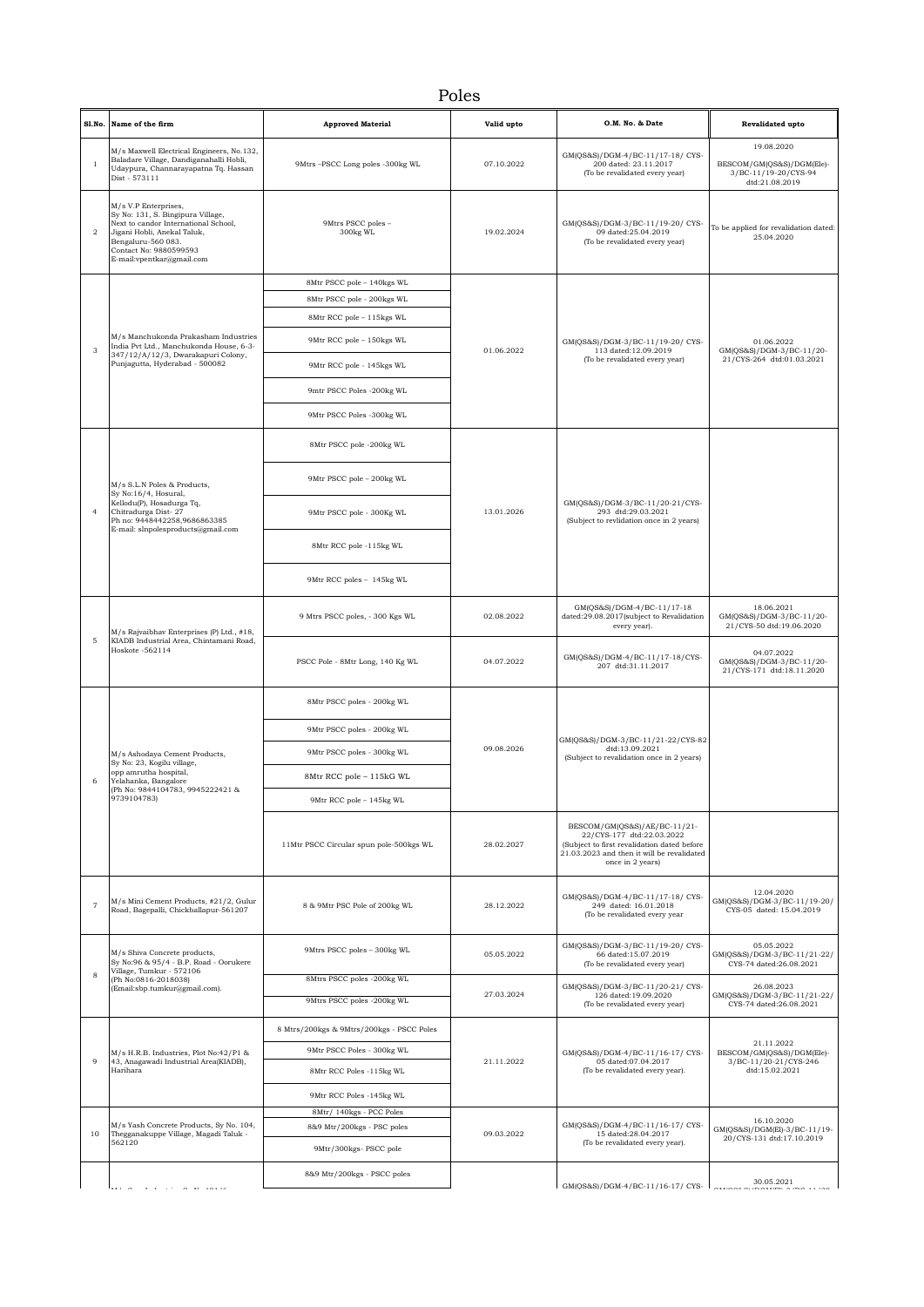| 11 | M/s Sree Industries, Sy No. 101/6,<br>Hosahalli, Rangapura Road, Tiptur                                                                                                                              | 9Mtr/300kgs- PSCC pole                    | 28.02.2022                                                                                              | --- 1,-- --,-- --, ---<br>17 dated:28.04.2017<br>(To be revalidated every year).                     | GM(QS&S)/DGM(El)-3/BC-11/20-<br>21/CYS-73 dtd:13.08.2020               |
|----|------------------------------------------------------------------------------------------------------------------------------------------------------------------------------------------------------|-------------------------------------------|---------------------------------------------------------------------------------------------------------|------------------------------------------------------------------------------------------------------|------------------------------------------------------------------------|
|    |                                                                                                                                                                                                      | 8Mtr PSCC poles 200kgs WL                 |                                                                                                         |                                                                                                      |                                                                        |
| 12 | M/s Prince Concrete Mfg Pvt Ltd., Sy No:<br>246/1/2, S Bingipura, Begur to Koppa<br>Road, JiganiHobli, Anekal Taluk, Bangalore<br>560105Ph No: 9880599593)<br>(E-mail:info@princeconretes@gmail.com) | 9Mtr PSC poles-200kgs WL                  | 18.09.2025                                                                                              |                                                                                                      |                                                                        |
|    |                                                                                                                                                                                                      | 11Mtr Pre Stressed Spun Pole of 500kgs WL |                                                                                                         | GM(QS&S)/DGM-3/BC-11/21-22/ CYS-<br>78 dated:02.09.2021<br>(Subject to revalidation once in 2 years) |                                                                        |
|    |                                                                                                                                                                                                      | 9 Mtr PSCC Poles - 300Kgs WL              |                                                                                                         |                                                                                                      |                                                                        |
|    |                                                                                                                                                                                                      | 9Mtr RCC Pole - 145kG WL                  |                                                                                                         |                                                                                                      |                                                                        |
|    | M/s Shri Ganesh Enterprises, No:39/2,<br>Hotteganahalli, Kenchanahalli Post,<br>Harihara Taluk, Davangere District<br>(Ph No: 9449838833)(E-<br>mail:nprasadsps@gmail.com)                           | 8Mtr - PSCC poles -200 kg WL              | 03.07.2022                                                                                              | GM(QS&S)/DGM-4/BC-11/16-17/CYS-<br>91 dated05.08.2017<br>(To be revalidated every year)              |                                                                        |
| 13 |                                                                                                                                                                                                      | 9Mtrs PSCC Poles - 200 Kg WL              |                                                                                                         |                                                                                                      | 14.08.2021<br>GM(QS&S)/DGM-4/BC-11/20-21/                              |
|    |                                                                                                                                                                                                      | 9Mtrs-PSCC poles -300kg WL                |                                                                                                         |                                                                                                      | CYS-85 dated:17.08.2020                                                |
|    | M/s PKS Prestressed Concrete Products,<br>Survey No: 265/P1, Doddabathi, P. B.                                                                                                                       | 8Mtr - PSC poles -200 kg WL               | 03.10.2022                                                                                              | GM(QS&S)/DGM-4/BC-11/17-18/ CYS-<br>154 dated 03.10.2017<br>(To be revalidated every year)           |                                                                        |
| 14 |                                                                                                                                                                                                      | 9Mtrs PSC Poles - 200 Kg WL               |                                                                                                         |                                                                                                      | 02.05.2020<br>GM(QS&S)/DGM(Ele)/BC-11/19-                              |
|    | Road, Davangere -577016                                                                                                                                                                              | 9Mtrs-PSCC poles -300kg WL                |                                                                                                         |                                                                                                      | 20/CYS-21 dtd:03.05.2019                                               |
|    | M/s K.V.T Industries, No: 134/B, 3rd                                                                                                                                                                 | 9Mtr PSCC Pole of 300kgs Working Load     | 20.01.2023                                                                                              | GM(QS&S)/DGM-4/BC-11/17-18/ CYS-<br>280 dated: 01.03.2018<br>(To be revalidated every year           | 20.01.2023<br>GM(QS&S)/DGM-3/BC-11/20-21/<br>CYS-258 dated: 24.02.2021 |
| 15 | stage, Mundargi Industrial Area, KIADB,<br>Bellary- 583101                                                                                                                                           | 8Mtrs PSCC poles -200kg WL                |                                                                                                         |                                                                                                      |                                                                        |
|    |                                                                                                                                                                                                      | 9Mtrs PSCC poles - 200kg WL               | 17.06.2024                                                                                              | GM(QS&S)/DGM-3/BC-11/19-20/ CYS-<br>78 dated:25.07.2019                                              | 18.02.2023<br>GM(QS&S)/DGM-3/BC-11/20-21/                              |
|    |                                                                                                                                                                                                      | 8Mtrs PSCC poles -140kg WL                |                                                                                                         | (To be revalidated every year)                                                                       | CYS-258 dated: 24.02.2021                                              |
|    |                                                                                                                                                                                                      | 8Mtrs PSCC poles -200kg WL                |                                                                                                         |                                                                                                      |                                                                        |
|    | M/s Prakash Spun Pipe Manufactures,                                                                                                                                                                  | 9Mtrs PSCC poles - 200kg WL               |                                                                                                         | GM(OS&S)/DGM-4/BC-11/17-18/ CYS-<br>201 dated: 25.11.2017<br>(To be revalidated every year)          | 30.05.2021                                                             |
| 16 | #418/324, Near N.H-4, Bypass, P. B. Road,<br>Avaragere Vilage, Davangere - 577003<br>(Ph No:9449865555/944865556)                                                                                    | 9Mtrs -PSCC poles -300kg WL               | 09.10.2022                                                                                              |                                                                                                      | GM(QS&S)/DGM-3/BC-11/20-<br>21/CYS-74 dtd:13.08.2020                   |
|    | M/s Sri Datta Sai Cement Products, S.R.<br>No.19, Basinepally (V), Gooty Mandal,<br>Ananthpur District, Andhra Pradesh-<br>515402                                                                    | 8Mtrs/200kg WL - PSCC poles               | 25.09.2022                                                                                              | GM(QS&S)/DGM-4/BC-11/17-18/CYS-<br>260 dated: 27.01.2018<br>(To be revalidated every year)           | 25.09.2022                                                             |
|    |                                                                                                                                                                                                      | 9Mtrs/200kg WL - PSCC poles               |                                                                                                         |                                                                                                      | GM(QS&S)/DGM-3/BC-11/21-22/<br>CYS-89 dated: 23.09.2021                |
| 17 |                                                                                                                                                                                                      | 11Mtrs/365kg WL-PSCC poles                |                                                                                                         |                                                                                                      |                                                                        |
|    |                                                                                                                                                                                                      | 9Mtr PSCC Pole of 300kgs Working Load     | 28.06.2022                                                                                              | GM(QS&S)/DGM-4/BC-11/17-18/ CYS-<br>279 dated: 27.02.2018<br>(To be revalidated every year)          | 28.06.2022<br>GM(QS&S)/DGM-3/BC-11/21-22/<br>CYS-89 dated: 23.09.2021  |
|    |                                                                                                                                                                                                      | 8Mtr PSCC pole - 200kg WL                 | 21.03.2023                                                                                              | GM(QS&S)/DGM-4/BC-11/17-18/ CYS-<br>314 dated: 27.03.2018<br>(To be revalidated every year           |                                                                        |
|    |                                                                                                                                                                                                      | 9Mtr PSCC pole - 200kg WL                 |                                                                                                         |                                                                                                      |                                                                        |
| 18 | M/s Geetha Concrete poles, No.186,<br>Mahadeva Kodigenahalli (Gopalapura),<br>Bagalur post, Jalahobli, Bangalore-562                                                                                 | 9Mtr PSCC pole -300kg WL                  |                                                                                                         |                                                                                                      | 21.03.2023<br>GM(QS&S)/DGM-3/BC-11/20-21 /                             |
|    | 149                                                                                                                                                                                                  | 8Mtr RCC pole - 115kg WL                  |                                                                                                         |                                                                                                      | CYS-274 dated: 04.03.2021                                              |
|    |                                                                                                                                                                                                      | 9Mtr RCC pole - 145kg WL                  |                                                                                                         |                                                                                                      |                                                                        |
|    |                                                                                                                                                                                                      | 8 & 9Mtr PSCC Pole - 200kgs Working Load  | 30.06.2023                                                                                              | GM(QS&S)/DGM-3/BC-11/18-19/CYS-<br>171 dated:19.01.2019<br>(To be revalidated every year)            | 30.06.2023<br>GM(QS&S)/DGM-3/BC-11/21-<br>22/CYS-42 dtd:19.07.2021     |
| 19 | M/s Maruthi Cement Udyog, KIADB, Plot<br>No: 49, II phase, Antrasanahalli, Tumkur                                                                                                                    | 9Mtr PSCC poles - 300kgs Working Load     |                                                                                                         |                                                                                                      |                                                                        |
|    |                                                                                                                                                                                                      |                                           |                                                                                                         |                                                                                                      |                                                                        |
|    | M/s Krishna Concrete products,<br>No.78, Hosur Road, Malur,<br>Kolar<br>Dist - 563130<br>Contact No: 9901654251/9880283515<br>Email: kcpmalur@gmail.com                                              | 9Mtrs PSCC(PSC) poles - 200kg WL          | GM(QS&S)/DGM-3/BC-11/18-19/CYS-<br>27.08.2023<br>195 dated:14.02.2019<br>(To be revalidated every year) |                                                                                                      |                                                                        |
| 20 |                                                                                                                                                                                                      | 9Mtrs PSCC poles -300kg WL                |                                                                                                         |                                                                                                      |                                                                        |
|    | M/s Maruthi Concrete Products, Sy                                                                                                                                                                    | 8Mtrs PSCC poles - 200kg WL               |                                                                                                         | GM(QS&S)/DGM-3/BC-11/18-19/CYS-<br>192 dated:12.02.2019<br>(To be revalidated every year)            |                                                                        |
|    |                                                                                                                                                                                                      | 9Mtrs PSCC poles - 200kg WL               | 29.08.2023                                                                                              |                                                                                                      |                                                                        |
|    |                                                                                                                                                                                                      | 8Mtrs PCC poles - 140kg WL                |                                                                                                         |                                                                                                      | 29.08.2023                                                             |
| 21 | No.131, Yediyur, Mahadeva Kodegehalli<br>Road, Bagalur post, Baglur -562149-<br>562149                                                                                                               | 9Mtrs PSCC poles -300kg WL                |                                                                                                         |                                                                                                      | GM(QS&S)/DGM-3/BC-11/21-<br>22/CYS-19 dtd:09.06.2021                   |
|    |                                                                                                                                                                                                      | 11Mtr PSC Circular spun pole - 500kgs WL  |                                                                                                         |                                                                                                      |                                                                        |
|    |                                                                                                                                                                                                      | 9Mtr RCC poles - 145kg WL                 | 29.08.2023                                                                                              | GM(QS&S)/DGM-3/BC-11/20-21/ CYS-<br>38 dated:05.06.2020<br>(To be revalidated every year)            |                                                                        |
|    |                                                                                                                                                                                                      | 8Mtrs PSCC Poles - 200kg WL               | 22.06.2025<br>21.06.2026                                                                                | GM(QS&S)/DGM-3/BC-11/21-22/ CYS-<br>27 dated:28.06.2021<br>(Subject to Revalidation once in 2 years) |                                                                        |
| 22 |                                                                                                                                                                                                      | 9Mtrs PSCC Poles - 200kg WL               |                                                                                                         |                                                                                                      |                                                                        |
|    | M/s Akshaya Cement Products,<br>Bhadrapura, Kunigal Road, Solur Hobli,<br>Magadi Taluk, Ramanagara (Ph No: 080-<br>22281199, 7022654826)                                                             | 8Mtr RCC pole - 115kG WL                  |                                                                                                         |                                                                                                      |                                                                        |
|    |                                                                                                                                                                                                      | 9Mtr RCC pole - 145kgs WL                 |                                                                                                         |                                                                                                      |                                                                        |
|    |                                                                                                                                                                                                      | 9Mtrs PSCC poles -300kg WL                |                                                                                                         |                                                                                                      |                                                                        |
|    |                                                                                                                                                                                                      | 11Mtr PSCC pole - 365kG WL                |                                                                                                         |                                                                                                      |                                                                        |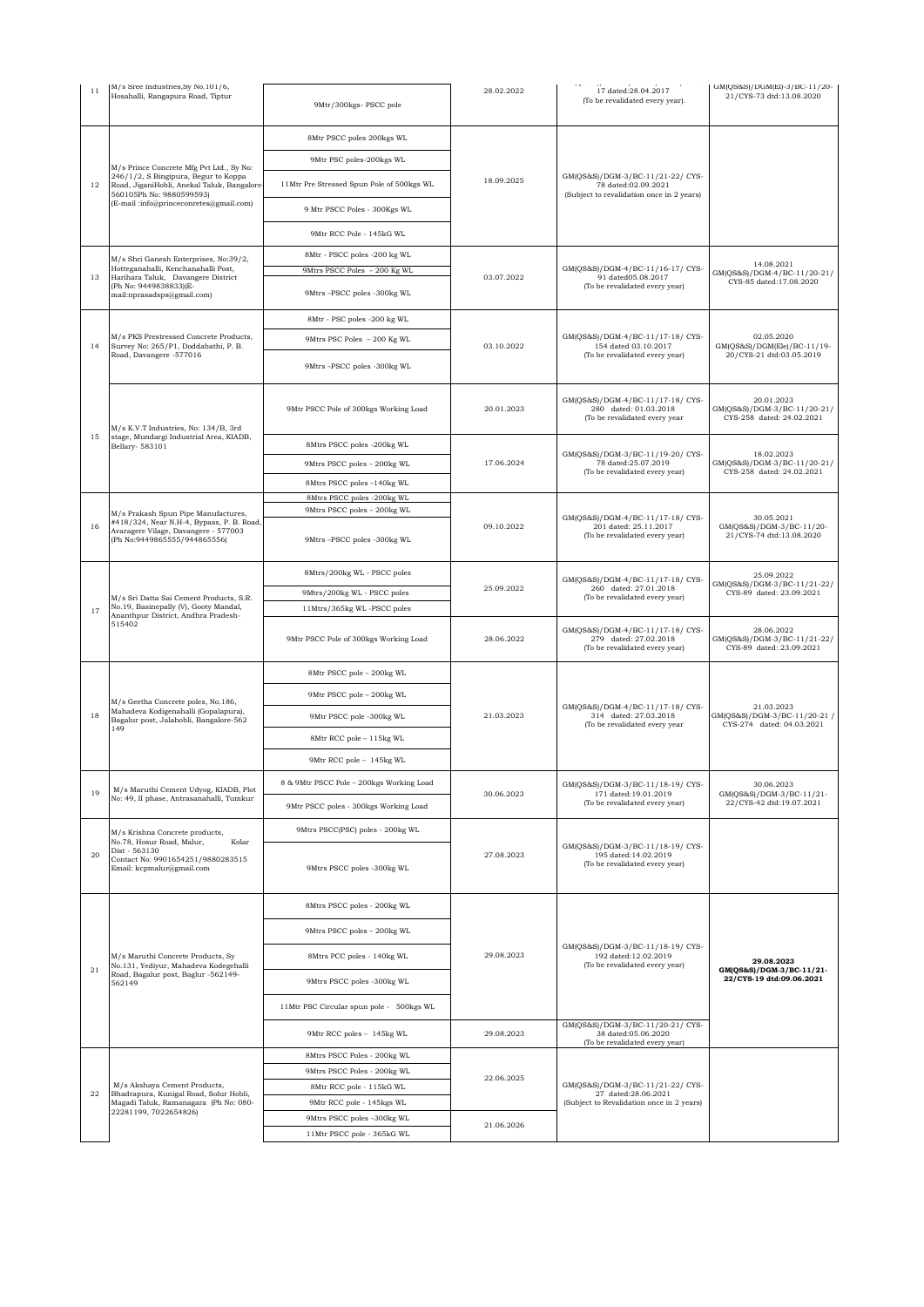| 23 | M/s Jyothi Electricals,<br>Post Box.300,<br>Jyohi Buliding, Maidan Road,<br>Mangalore - 575001.<br>Factory Unit: Amanikere Village, Kora<br>Hobli, Kora, Tumkur.<br>Contact No: 2440590/2425662                                                                                  | 8 & 9Mtrs PSCC Poles - 200kg WL                            | 05.01.2024 | GM(QS&S)/DGM-3/BC-11/18-19/CYS-<br>217 dated:23.03.2019<br>(To be revalidated every year)                                                                     |                                                                             |
|----|----------------------------------------------------------------------------------------------------------------------------------------------------------------------------------------------------------------------------------------------------------------------------------|------------------------------------------------------------|------------|---------------------------------------------------------------------------------------------------------------------------------------------------------------|-----------------------------------------------------------------------------|
|    |                                                                                                                                                                                                                                                                                  | 12.5Mtr PSCC circular spun pole -350kgs WL                 |            |                                                                                                                                                               |                                                                             |
| 24 | M/s HBL Power Systems Limited,<br>Registered Office: Road No:10, Banjara<br>Hills, Hyderabad - 500034<br>Factory Unit:<br>Kanaparru - Village, Nadendla - Mandal,<br>Guntur - District<br>Contact No: 91-40-23355575, 23355085<br>Mobile No:8096967933<br>E-mail:contact@hbl.com | 13Mtr PSCC circular spun pole -500kgs WL                   | 22.07.2024 | GM(QS&S)/DGM-3/BC-11/<br>19-20/ CYS-102 dated:28.08.2019<br>(To be revalidated every year)                                                                    | 15.12.2023<br>GM(QS&S)/AE/BC-11/<br>21-22/ CYS-135 dated:<br>15.12.2021     |
|    |                                                                                                                                                                                                                                                                                  | 15Mtr PSCC circular spun pole -500kgs WL                   |            |                                                                                                                                                               |                                                                             |
|    |                                                                                                                                                                                                                                                                                  | Pre - Stressed Tubular Spun Pole 11 Mtr Long -<br>500Kg WL | 02.09.2025 | GM(QS&S)/AE/BC-11/<br>21-22/ CYS-135 dated: 15.12.2021<br>(Subject to revalidation once in 2 years)                                                           |                                                                             |
|    |                                                                                                                                                                                                                                                                                  | 8mtr PSCC Poles -200kg WL                                  | 05.07.2022 | GM(QS&S)/DGM-3/BC-11/<br>19-20 / CYS-92 dated: 05.08.2017<br>(To be revalidated every year)                                                                   | 05.07.2022<br>GM(QS&S)/DGM-3/BC-11/<br>20-21 / CYS-233 dated:<br>28.01.2021 |
| 25 | M/s Umashankar Industries, Sy No:12/1,<br>Near Budagumpa Cross, Sultanpur Village<br>Tq./Dist. Koppal - 583231 (Ph No:<br>9916062580, 7899311022)<br>(E-mail:uisnd2015@gmail.com)                                                                                                | 9mtr PSCC Poles -200kg WL                                  |            |                                                                                                                                                               |                                                                             |
|    |                                                                                                                                                                                                                                                                                  | 9Mtr PSCC Poles -300kg WL                                  |            |                                                                                                                                                               |                                                                             |
|    |                                                                                                                                                                                                                                                                                  | 8Mtr & 9Mtr PSCC poles - 200kg WL                          |            |                                                                                                                                                               |                                                                             |
| 26 | M/s AMBA Industries,<br>Sy No.101/6, Hosahalli, Rangapura Road,<br>Tiptur                                                                                                                                                                                                        | 8Mtr PSCC poles 140kg WL                                   | 09.03.2022 | GM(QS&S)/DGM-3/BC-11/                                                                                                                                         | 10.12.2020<br>GM(QS&S)/DGM-3/BC-11/<br>19-20 / CYS-166 dated:               |
|    | Mob No:9686551107/08, 9591813727<br>E-mail: ambindutries.net@gmail.com                                                                                                                                                                                                           | 9Mtr PSCC poles - 300kg WL                                 |            | 17-18 / CYS-14 dated: 28.04.2017                                                                                                                              | 10.12.2019<br>(To be revalidated every year)                                |
| 27 | M/s Ferrocements Pre Fab Pvt Ltd, Regd<br>Office: No187, Ground Floor, Link Road,<br>Malleswaram, Bangalore (Factory<br>Unit:14/C, Attibele Industrial Area, Hosur<br>Road, Bangalore)<br>Ph No:9611133595<br>E-mail:ferocem@yahoo.com)                                          | 11 Mtr PSCC Spun Concrete Pole<br>(500kg LW)               | 28.03.2022 | GM(QS&S)/DGM-3/BC-11/15-16/CYS-32<br>dated:07.06.2016(Subject to Revalidaion<br>every year)                                                                   | 23.12.2022<br>GM(QS&S)/DGM-3/BC-11/<br>20-21 / CYS-198 dtd:23.12.2020       |
|    | M/s Shaakya Industries,<br>Plot No:91, Vasanthanarashapura KIADB<br>Industrial Area,<br>2nd Phase, Tumakuru<br>Contact No:<br>9538058855/080-23395777<br>E-mail:saru.parsi@gmail.com                                                                                             | 8Mtrs PSCC poles -200kg WL                                 | 09.10.2024 | GM(QS&S)/DGM-3/BC-11/<br>19-20 / CYS-184 dtd:31.12.2019<br>(Subject to Revalidaion every year)                                                                |                                                                             |
|    |                                                                                                                                                                                                                                                                                  | 9Mtrs PSCC poles - 200kg WL                                |            |                                                                                                                                                               | 02.02.2023<br>GM(QS&S)/DGM-3/BC-11/20-                                      |
| 28 |                                                                                                                                                                                                                                                                                  | 9Mtrs PSCC poles -300kg WL                                 |            |                                                                                                                                                               | 21/CYS-235 dtd:02.02.2021                                                   |
|    |                                                                                                                                                                                                                                                                                  | 8Mtr RCC pole - 115Kg WL                                   |            | BESCOM/GM(QS&S)/AE/BC-11/21-<br>22/CYS-166 dtd:21.02.2022<br>(Subject to revalidation once in 2 years)                                                        |                                                                             |
|    |                                                                                                                                                                                                                                                                                  | 9Mtr RCC pole - 145kg WL                                   | 09.10.2024 |                                                                                                                                                               |                                                                             |
|    | M/s Suman Concrte Products, M.Pais<br>Building, Miadan Road, Mangalore -<br>575001(Factory Unit: Kurubarahalli<br>Village, Ramanagar – 571511)<br>Ph No:2443903,<br>E-mail: info@roopacorporation.com)                                                                           | 8 & 9Mtr PSCC Pole - 200kgs Working Load                   | 08.11.2023 | GM(Q,S&S)/DGM-3/BC-11/18-19/Cys-<br>160 dated:28.12.2018 &<br>GM(Q,S&S)/DGM-3/BC-11/18-19/Cys-<br>151 dated:14.12.2018<br>(Subject to Revalidaion every year) | 20.04.2021                                                                  |
| 29 |                                                                                                                                                                                                                                                                                  | 9Mtr PSCC poles - 300kgs Working Load                      |            |                                                                                                                                                               | $GM(QS&S)/DGM-3/BC-11/$<br>20-21 / CYS-22 dtd:27.05.2020                    |
|    |                                                                                                                                                                                                                                                                                  | 11Mtr Pre Stressed Spun Pole of 500kgs WL                  |            |                                                                                                                                                               |                                                                             |
|    | M/s Roopa Engineering Corporation,<br>Jyothi Building, Maidan Road, Mangalore -<br>575001<br>Contact No: 0824-242676<br>E-mail: roopacorporation@yahoo.com                                                                                                                       | 8Mtrs PSCC poles -200kg WL                                 | 24.06.2024 | GM(QS&S)/DGM-3/BC-11/<br>20-21 / CYS-41 dtd:18.06.2020<br>(Subject to Revalidaion every year)                                                                 |                                                                             |
| 30 |                                                                                                                                                                                                                                                                                  | 9Mtrs PSCC poles - 200kg WL                                |            |                                                                                                                                                               |                                                                             |
|    |                                                                                                                                                                                                                                                                                  | 9Mtrs PSCC poles -300kg WL                                 |            |                                                                                                                                                               |                                                                             |
|    | M/s Chamundeshwari concrete products,                                                                                                                                                                                                                                            | 8Mtr PSCC pole -200kg WL<br>9Mtr PSCC pole - 200kg WL      |            | GM(QS&S)/DGM-3/BC-11/<br>20-21 / CYS-59 dtd:17.07.2020<br>(Subject to Revalidaion every year)                                                                 |                                                                             |
| 31 | #285/1, Yelahanka bagalur Road, Bagalur,<br>Jala Hobli,<br>Bangalore- 562149.                                                                                                                                                                                                    | 9Mtr PSCC pole - 300Kg WL                                  | 04.03.2023 |                                                                                                                                                               | 04.03.2023<br>GM(QS&S)/DGM-3/BC-11/                                         |
|    | (Ph no:9141391919,<br>(E mail:chamundeshvari@gmail.com)                                                                                                                                                                                                                          | 8Mtr RCC pole -115kg WL                                    |            |                                                                                                                                                               | 20-21 / CYS-277 dtd:04.03.2021                                              |
|    |                                                                                                                                                                                                                                                                                  | 9Mtr RCC poles - 145kg WL                                  |            |                                                                                                                                                               |                                                                             |
| 32 | M/s Nandhi Concrete Products, Opp.<br>Gante Basavanna temple, N.H 206,<br>Mudigere, Gubbi Tq, Tumkur Dist.<br>(Ph No: 8971113511, 9900818484) (E-<br>mail: nandhi.products@gmail.com)                                                                                            | 8 & 9Mtr PSCC Poles - 200kgs Working Load                  | 05.05.2023 | GM(QS&S)/DGM-3/BC-11/<br>18-19 / CYS-57 dtd:25.06.2018<br>(Subject to Revalidaion every year)                                                                 |                                                                             |
|    |                                                                                                                                                                                                                                                                                  | 9Mtr PSCC poles - 300kgs Working Load                      |            |                                                                                                                                                               | 14.08.2021<br>GM(QS&S)/DGM(El)-3/BC-11/20-<br>21/CYS-84 dtd:17.08.2020      |
| 33 | M/s SMK Concrete Industries, No 77,<br>Srinivasapura Grama, Thorebyrasandra<br>Post, Jogipalya, Nelamangala, Bengaluru -<br>562123 (Ph No:<br>9343712298,9945280176, 9986449988 &<br>8050796001)                                                                                 | 8Mtrs PSCC poles -200kg WL                                 | 03.04.2025 | GM(QS&S)/DGM(El)-3/BC-11/20-21/CYS-<br>87 dtd:17.08.2020/19.08.2020<br>(Subject to Revalidaion every year)                                                    |                                                                             |
|    |                                                                                                                                                                                                                                                                                  | 9Mtrs PSCC poles - 200kg WL                                |            |                                                                                                                                                               |                                                                             |
|    |                                                                                                                                                                                                                                                                                  | 9Mtr RCC poles - 145kgs WL                                 |            |                                                                                                                                                               |                                                                             |
|    | M/s Shri Lakshmi Gowri Concrete<br>Products,<br>Site No.116/1, N.H. 206, Islampura Gate                                                                                                                                                                                          | 8 & 9Mtr PSCC Poles - 200kgs Working Load                  | 20.06.2025 | GM(QS&S)/DGM(El)-3/BC-11/20-21/CYS-<br>97 dtd:28.08.2020<br>(Subject to Revalidaion every year)                                                               |                                                                             |
| 34 | Near HP Petrol Bunk, Gubbi Tq, Tumkur<br>Dist. Karnataka, 572126<br>(Ph No: 8971113511, 9535034444)                                                                                                                                                                              | 9Mtr PSCC poles - 300kgs Working Load                      |            |                                                                                                                                                               |                                                                             |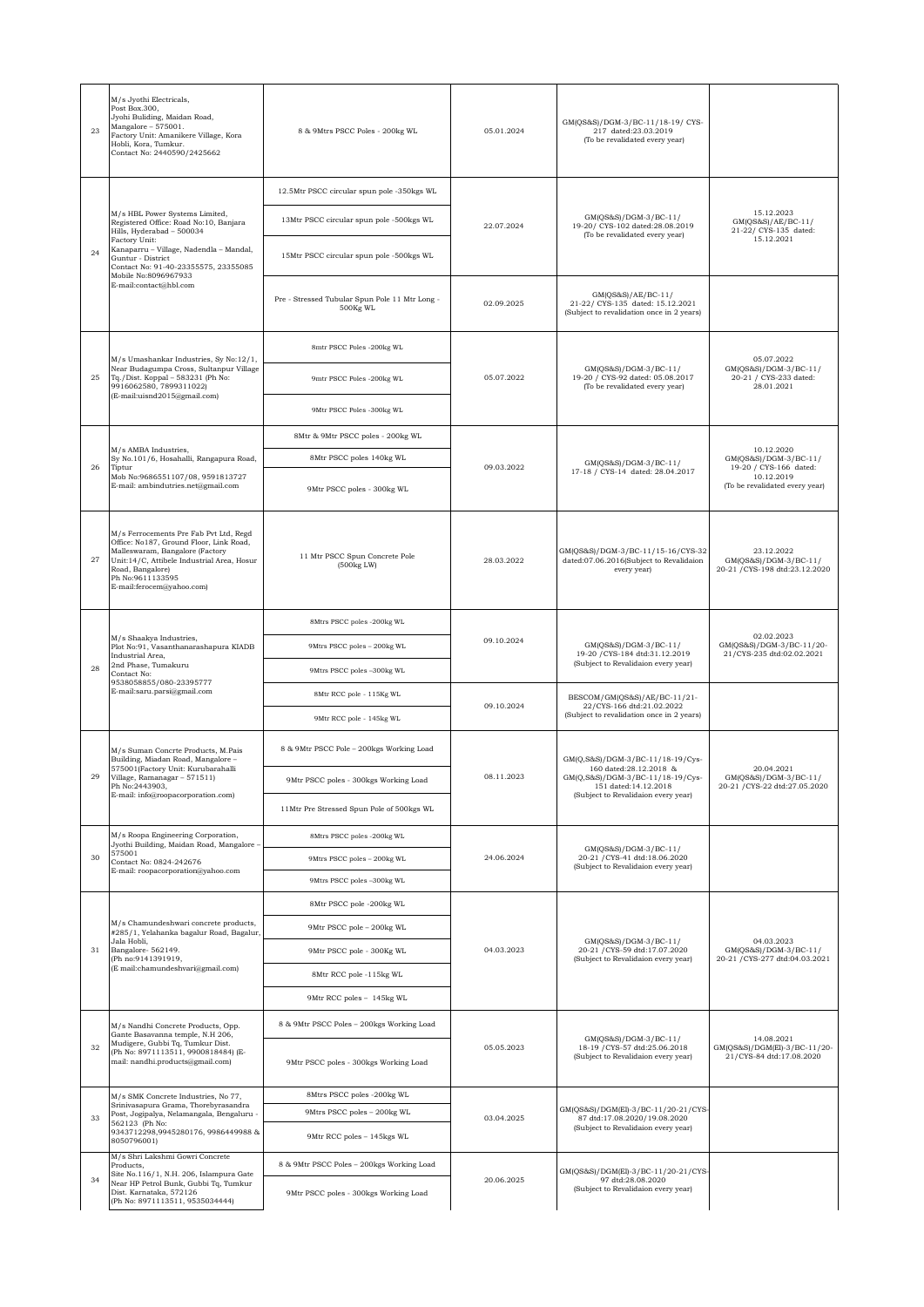|    |                                                                                      | 8Mtrs PSCC poles -200kg WL                                            |            | GM(QS&S)/DGM(El)-3/BC-11/20-21/CYS-                                                              |                                                                         |
|----|--------------------------------------------------------------------------------------|-----------------------------------------------------------------------|------------|--------------------------------------------------------------------------------------------------|-------------------------------------------------------------------------|
|    | M/s Vishava Concrete Products,<br>Bhadrapura, Kunigal Road,                          | 9Mtrs PSCC poles - 200kg WL                                           | 22.06.2025 | 100 dtd:01.09.2020<br>(Subject to Revalidaion every year)                                        |                                                                         |
| 35 | Solur Hobli, Magadi Taluk,<br>Bangalore Rural Dist<br>Ph No:080-42072889, 7022654826 | 8Mtr RCC pole -115kg WL                                               |            | GM(QS&S)/DGM(El)-3/BC-11/20-21/CYS-                                                              |                                                                         |
|    |                                                                                      |                                                                       | 21.04.2025 | 07 dtd:21.04.2021<br>(Subject to revalidation once in 2 years)                                   |                                                                         |
|    |                                                                                      | 9Mtr RCC pole - 145kg WL<br>8Mtrs PSCC poles -200kg WL                |            |                                                                                                  |                                                                         |
|    | M/s Srinivasa Concrete Products, Jagalur                                             | 9Mtrs PSCC poles - 200kg WL                                           | 20.03.2023 | GM(QS&S)/DGM(El)-4/BC-11/17-18/CYS-<br>316 dtd: 27.03.2018                                       |                                                                         |
| 36 | Road, Alur Village, Davangere.<br>(Ph No: 9448213045, 8553502125) (E-                | 9Mtrs-PSCC poles -300kg WL<br>11Mtr PSCC Circular spun pole-500kgs WL |            | (Subject to Revalidaion every year)                                                              | 20.03.2023<br>BESCOM/GM(QS&S)/AE/BC-                                    |
|    | mail: Sri Srinivasa<br>electricals16@gmail.com)                                      | 9Mtr RCC poles - 145kg WL                                             | 20.03.2023 | GM(QS&S)/DGM(El)-3/BC-11/17-18/CYS<br>316 dtd: 27.03.2018<br>(Subject to Revalidaion every year) | 11/21-22/CYS-147 dtd:03.01.2022                                         |
|    | M/s Peacock Industries,                                                              | 8Mtr PSCC poles -200kg WL                                             |            |                                                                                                  |                                                                         |
|    | (Factory Unit 1: 110/84, BT Layout,<br>Mahaveer Road, Davangere - 577001.            | 9Mtr PSCC poles - 200kg WL                                            |            |                                                                                                  |                                                                         |
| 37 | Factory Unit 2: Survey No. 61/1,<br>Togarekatte Panchayat, Narayanapura,             | 9Mtr RCC poles-145kgs WL                                              | 21.12.2025 | GM(QS&S)/DGM(El)-3/BC-11/20-21/CYS-<br>195 dtd:22.12.2020                                        |                                                                         |
|    | Harapanahalli, Davanagere).<br>Ph No: 08192-276392,                                  | 8Mtr RCC poles -115 Kg WL                                             |            | (Subject to revalidation once in 2 years)                                                        |                                                                         |
|    | 9448043405, 9844065336                                                               | 9Mtrs PSCC poles -300kg WL                                            |            |                                                                                                  |                                                                         |
|    | M/s Malu Enterprises,<br>A.No:108, Kogilu Village,                                   | 8Mtr PSCC pole -200kg WL                                              |            |                                                                                                  |                                                                         |
| 38 | Yelahanka, Bangalore - 64<br>(Ph No: 080-22266768)                                   | 9Mtr PSCC pole -200kg WL                                              | 18.11.2025 | GM(QS&S)/DGM(El)-3/BC-11/20-21/CYS<br>220 dtd:18.01.2021                                         |                                                                         |
|    | (E-mail: malugroup1969@gmail.com)                                                    | 9Mtr PSCC pole - 300kg WL                                             |            | (Subject to revalidation once in 2 years)                                                        |                                                                         |
|    |                                                                                      | 9Mtr RCC pole - 145kg WL                                              |            |                                                                                                  |                                                                         |
|    | M/s Stresscrete (India) Products,                                                    | 8Mtr PSCC pole -200kg WL                                              |            |                                                                                                  |                                                                         |
| 39 | S.No: 248, Kadanur Village,<br>Doddaballapur,                                        | 9Mtr PSCC pole -200kg WL                                              | 17.10.2025 | GM(QS&S)/DGM(El)-3/BC-11/20-21/CYS-<br>221 dtd:18.01.2021                                        |                                                                         |
|    | Bangalore Rural Dist<br>(Ph No: 9880133779)                                          | 9Mtr PSCC pole - 300kg WL                                             |            | (Subject to revalidation once in 2 years)                                                        |                                                                         |
|    |                                                                                      | 9Mtr RCC pole - 145kg WL                                              |            |                                                                                                  |                                                                         |
|    |                                                                                      | 8Mtr PSCC poles -200kg WL                                             |            |                                                                                                  |                                                                         |
|    | M/s Mysore Precast Constructions,                                                    | 9Mtr PSCC poles - 200kg WL                                            | 11.12.2025 | GM(QS&S)/DGM(El)-3/BC-11/20-21/CYS<br>228 dtd:22.01.2021                                         |                                                                         |
|    | Sy No: 94/1, Tumkur Madhugiri Road,<br>Arakere Village,                              | 8Mtr PSCC poles - 140Kg WL                                            |            | (Subject to revalidation once in 2 years)                                                        |                                                                         |
|    | Tumakuru-572106<br>Ph No: 0816-2272711                                               | 9Mtr RCC poles-145kg WL                                               |            |                                                                                                  |                                                                         |
|    |                                                                                      | 9Mtrs PSCC poles -300kg WL                                            | 17.03.2022 | GM(QS&S)/DGM-4/BC-11/17-18/CYS-<br>237 dtd:10.01.2018                                            | 17.03.2022<br>GM(QS&S)/DGM(El)-3/BC-11/20-<br>21/CYS-228 dtd:22.01.2021 |
|    |                                                                                      | 8mtr PSCC Pole -200kg WL                                              |            |                                                                                                  |                                                                         |
|    | M/s Rajashree Concrete products, NH-4,                                               | 9mtr PSCC Pole -200kg WL                                              | 02.12.2022 | GM(QS&S)/DGM(El)-4/BC-11/17-18/CYS-                                                              | 02.12.2022<br>GM(QS&S)/DGM(El)-3/BC-11/21-                              |
| 41 | Mallashettyhalli, Honnur post, Davanagere-<br>577 556                                | 9Mtr PSCC Pole -300kg WL                                              |            | 92 dtd:05.08.2017                                                                                | 22/CYS-36 dtd:08.07.2021                                                |
|    | (Ph No: 9986009549, 9886077177) (E-<br>mail:rajashreedvg@gmail.com)                  | 9Mtr RCC Pole -145kg WL                                               |            |                                                                                                  |                                                                         |
|    |                                                                                      | 11Mtr Pre - Stressed Tubular Spun Pole - 500Kg WL                     | 08.07.2022 | GM(QS&S)/DGM(El)-3/BC-11/21-22/CYS-<br>36 dtd:08.07.2021                                         |                                                                         |
|    |                                                                                      | 11Mtr PSCC pole - 365 Kg WL<br>8Mtr PSCC pole - 200kgs WL             |            |                                                                                                  |                                                                         |
|    | M/s Pooja Cement Works,                                                              | 9Mtr PSCC pole - 200kgs WL                                            |            |                                                                                                  |                                                                         |
| 42 | Sy No:25/41, Near IRB Hosalli,<br>Chikkakasanakandi Village, Koppal -                | 9Mtr PSCC pole - 300kgs WL<br>8Mtr PSCC pole - 140kgs WL              | 19.02.2022 | GM(QS&S)/DGM(El)-3/BC-11/20-21/CYS-                                                              |                                                                         |
|    | 583233<br>E-mail: poojacements@gmail.com                                             | 9Mtr RCC pole - 145kgs WL<br>9.5Mtr RCC pole - 350kgs WL              |            | 249 dtd:19.02.2021                                                                               |                                                                         |
|    |                                                                                      | 8Mtr RCC pole - 115kgs WL<br>9Mtr RCC pole - 150kgs WL                |            |                                                                                                  |                                                                         |
|    | M/s Yashaswini Concrete Products,                                                    | 8Mtr PSCC poles -200kg WL                                             |            |                                                                                                  |                                                                         |
| 43 | Sy No:98, Avargere IGOOR Road, IGOOR<br>Village, Davangere,                          | 9Mtr PSCC poles - 200kg WL                                            | 18.11.2025 | GM(QS&S)/DGM(El)-3/BC-11/20-21/CYS-<br>252 dtd:19.02.2021                                        |                                                                         |
|    | Ph No: 962046141,9886425556<br>E-mail: mellakategroup@gmail.com                      | 9Mtr PSCC poles - 300Kg WL                                            |            | (Subject to revalidation once in 2 years)                                                        |                                                                         |
|    |                                                                                      | 8Mtr PSCC pole -200kg WL                                              |            |                                                                                                  |                                                                         |
|    | M/s Maruthi Spun Pipes,<br>No.35, K.I.A.D.B.                                         | 9Mtr PSCC pole - 200kg WL                                             |            |                                                                                                  |                                                                         |
|    | Industrial Area, Chitradurga<br>Factory Unit:                                        |                                                                       |            | GM(QS&S)/DGM(El)-3/BC-11/20-21/CYS-                                                              |                                                                         |
| 44 | Opp. Jail Quarters, Old Bangalore Road,<br>Chitradurga                               | 9Mtr PSCC pole - 300Kg WL                                             | 04.03.2026 | 271 dtd:04.03.2021<br>(Subject to revalidation once in 2 years)                                  |                                                                         |
|    | Ph no:9845185306,9448677722<br>E mail: maruthispunpipes@gmail.com                    | 8Mtr RCC pole -115kg WL                                               |            |                                                                                                  |                                                                         |
|    |                                                                                      | 9Mtr RCC poles - 145kg WL                                             |            |                                                                                                  |                                                                         |
|    | M/s Shiva concrete Products,<br>P.B. No:25, Indi Road,<br>Bijapur - 586101           | 8Mtr PSCC pole -200kg WL                                              |            |                                                                                                  |                                                                         |
| 45 | Registered Office:                                                                   | 9Mtr PSCC pole - 200kg WL                                             |            | GM(QS&S)/DGM(El)-3/BC-11/20-21/CYS-                                                              |                                                                         |
|    | P.B. No:124, Nehru<br>Gunj, Gulbarga-585104                                          | 9Mtr PSCC pole - 300Kg WL                                             | 15.04.2022 | 05 dtd:16.04.2021                                                                                |                                                                         |
|    | Ph no: 08472-257549<br>E-mail: sbpho@sbpatilgroup.com                                | 9Mtr RCC pole - 145kg WL                                              |            |                                                                                                  |                                                                         |
|    | M/s Varadha Shree Products,                                                          |                                                                       | 23.06.2025 |                                                                                                  |                                                                         |
| 46 | Malekal Tirupathi village, chicktirupati<br>Road, Arasikere-573103                   | 8Mtr & 9Mtr PSCC pole - 200kgs WL                                     |            | GM(QS&S)/DGM(El)-3/BC-11/21-22/CYS-<br>25 dtd:25.06.2021                                         |                                                                         |
|    | Mob No:9448923551, 9449695750                                                        | 9Mtr PSCC pole - 300kgs WL                                            | 21.10.2025 | (Subject to revalidation once in 2 years)                                                        |                                                                         |
|    | M/s. Madhushree Concrete products,<br>Factory Unit: Sy No: 200/2,                    | 8Mtr PSCC pole -200kg WL                                              |            |                                                                                                  |                                                                         |
|    | Narasandra Village,<br>Near Solur, Kudur Hobli,                                      | 9Mtr PSCC pole - 200kg WL                                             |            |                                                                                                  |                                                                         |
|    | Magadi Taluk,<br>Ramanagara-562 127                                                  | 9Mtr PSCC pole - 300kG WL                                             |            | GM(QS&S)/DGM-3/BC-11/21-22/CYS-                                                                  |                                                                         |
| 47 | Registered office:<br>No.114, Krishnappa Layout, Lalagh Road,                        | 8Mtr RCC pole - 115kG WL                                              | 20.09.2026 | 100 dated:12.10.2021<br>(subject to Revalidation once in 2 years).                               |                                                                         |
|    | Bangalore - 560027<br>Mobile: 9663774885                                             | 9Mtr RCC pole - 145kg WL                                              |            |                                                                                                  |                                                                         |
|    | E-mail: mcppoles@yahoo.com                                                           |                                                                       |            |                                                                                                  |                                                                         |
|    |                                                                                      | 9Mtr RCC square pole - 150kG WL                                       |            |                                                                                                  |                                                                         |
|    | M/s Chetan Concrete Poles,                                                           | 8Mtr PSCC pole -200kg WL                                              |            |                                                                                                  |                                                                         |
|    | Sy No.49/211, Thirumagondanahalli<br>uillono. Attibolo Mobii. Anoltol Tobels         | 9Mtr PSCC pole - 200kg WL                                             |            | CMICOSO IDOMIER 27DO 11701-0070VO                                                                |                                                                         |